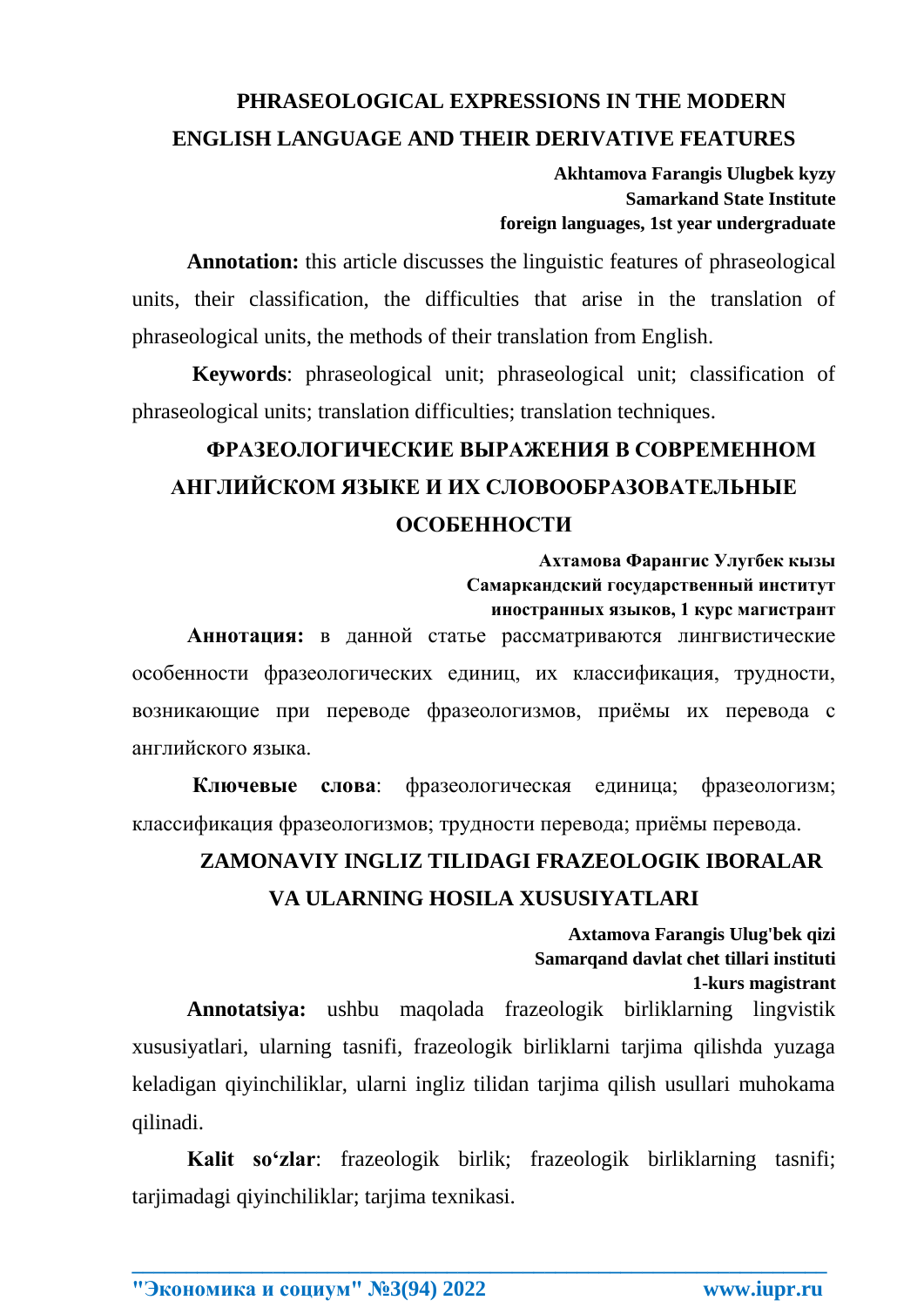The English language has a thousand years of history. During this time, it has accumulated a large number of expressions that people found successful, well-aimed and beautiful. And so a special layer of the language arose phraseology, a set of set expressions that have an independent meaning . And the study of English is widespread in our country.

A good knowledge of the language, including English, is impossible without knowledge of its phraseology. Knowledge of phraseology greatly facilitates the reading of both non-fiction and fiction. The reasonable use of phraseological units makes speech more idiomatic.

With the help of phraseological expressions, which are not translated literally, but are perceived rethought , the aesthetic aspect of the language is enhanced. "With the help of idioms, as with the help of various shades of colors, the informational aspect of the language is complemented by a sensual-intuitive description of our world, our life."

For those who study English as a foreign language, this layer of the language is difficult to master, but after mastering phraseological units, we begin to speak like Englishmen, we understand them from a half- word, our speech readiness increases dramatically. We can briefly and very accurately express our thought, being sure of the correctness of its expression.

A phraseological unit or phraseological unit is a lexically indivisible unit of a language, a stable semantically related combination of words, integral in meaning, distinguished by figurativeness, expressiveness, stylistic and emotional coloring, fully or partially rethought. Phraseological units have an evaluative function, that is, they express the speaker's attitude to a particular object or phenomenon, give speech liveliness and expressiveness, and are a powerful tool for influencing the audience.

Phraseological units are characterized by figurativeness and motivation , they are mobile and allow for some variability. They are used in a figurative sense, but the meaning of the entire expression can be deduced from the components included in them. When translating, sometimes it is enough to find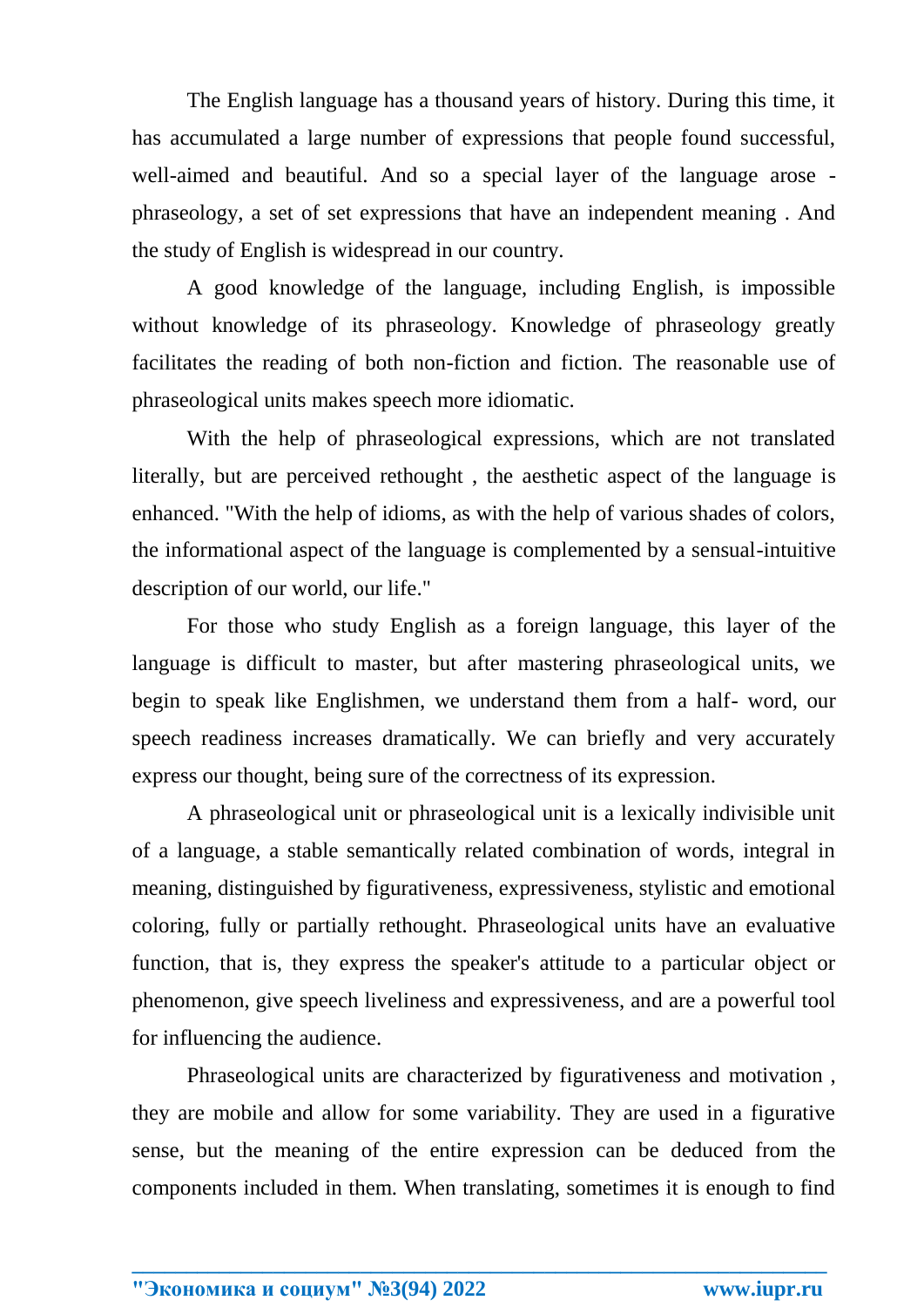a correspondence, which, although built on a different image, but the same in meaning.

It should be noted that phraseological units are considered the most difficult to translate lexical category, which is explained by a number of reasons. First, becoming components of a phraseological unit, words with a free meaning lose their semantics and acquire a new, related meaning. For this reason, for the translation of phraseological units, it is not enough just to choose a dictionary match for each component. Secondly, it may be difficult for a translator who is not familiar with the phraseology of the original language to recognize phraseological units in the target text, which will lead to a word-for-word or literal translation, and this, in turn, to a distortion of meaning and subsequent misperception of information by the target audience. It is also worth noting here that a translator who is poorly versed in the phraseology of the target language will also inevitably encounter difficulties. They will be associated with finding the equivalent of the original phraseological unit in the target language or the selection of an analogue. Thirdly, sometimes even if there is an equivalent phraseological unit in the target language, the translator needs to look for other ways of conveying meaning because this phraseological unit does not correspond to the context.

In addition, when translating a phraseological unit, the task of the translator is not only to correctly convey its meaning, but also to reflect the emotional and expressive characteristics, evaluative connotation, functional and stylistic features. Also, the cause of difficulties in translating a phraseological unit can be a high degree of its national specificity. In such cases, the task of the translator will be to adapt it to the culture and language of the target audience. Another difficulty is the external similarity of phraseological units in the source and target languages, which have different semantics, which can lead to false associations and incorrect translation.

Phraseologism is not identical to the word and is not completely equivalent to it. "It is a lexical unit of a more complex type, since the semantic